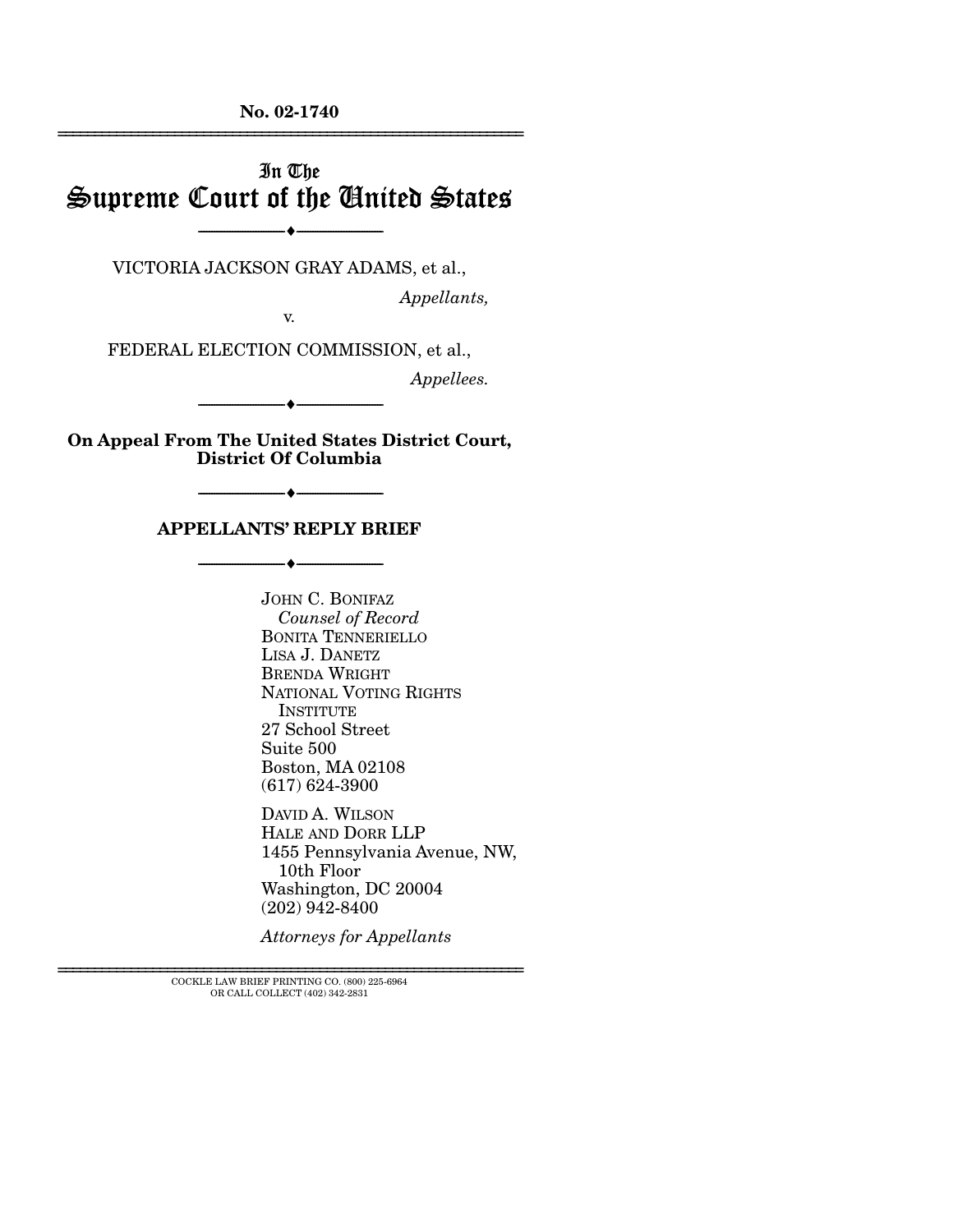#### TABLE OF CONTENTS

## Page

| $\mathbf{I}$ | THE ADAMS APPELLANTS HAVE STAND-<br>ING TO CHALLENGE THE INCREASED<br>HARD MONEY CONTRIBUTION LIMITS         |                                                                                                                     |    |  |  |
|--------------|--------------------------------------------------------------------------------------------------------------|---------------------------------------------------------------------------------------------------------------------|----|--|--|
|              |                                                                                                              | A. Candidate Appellant Cynthia Brown,<br>Among The Adams Appellants, Has                                            | 3  |  |  |
|              |                                                                                                              | B. The Voter Appellants And Candidate<br>Appellant Cynthia Brown Have Standing<br>Based On Their Exclusion From The | 5  |  |  |
|              |                                                                                                              | C. The Appellants' Injury Is "Fairly Trace-<br>able" To The Challenged Provisions                                   | 8  |  |  |
|              |                                                                                                              | D. A Favorable Decision Will Redress The                                                                            | 9  |  |  |
| II.          | BCRA'S HARD MONEY LIMIT INCREASES<br>VIOLATE THE CONSTITUTIONAL GUAR-<br>ANTEE OF EQUAL PROTECTION FOR<br>10 |                                                                                                                     |    |  |  |
|              |                                                                                                              |                                                                                                                     | 16 |  |  |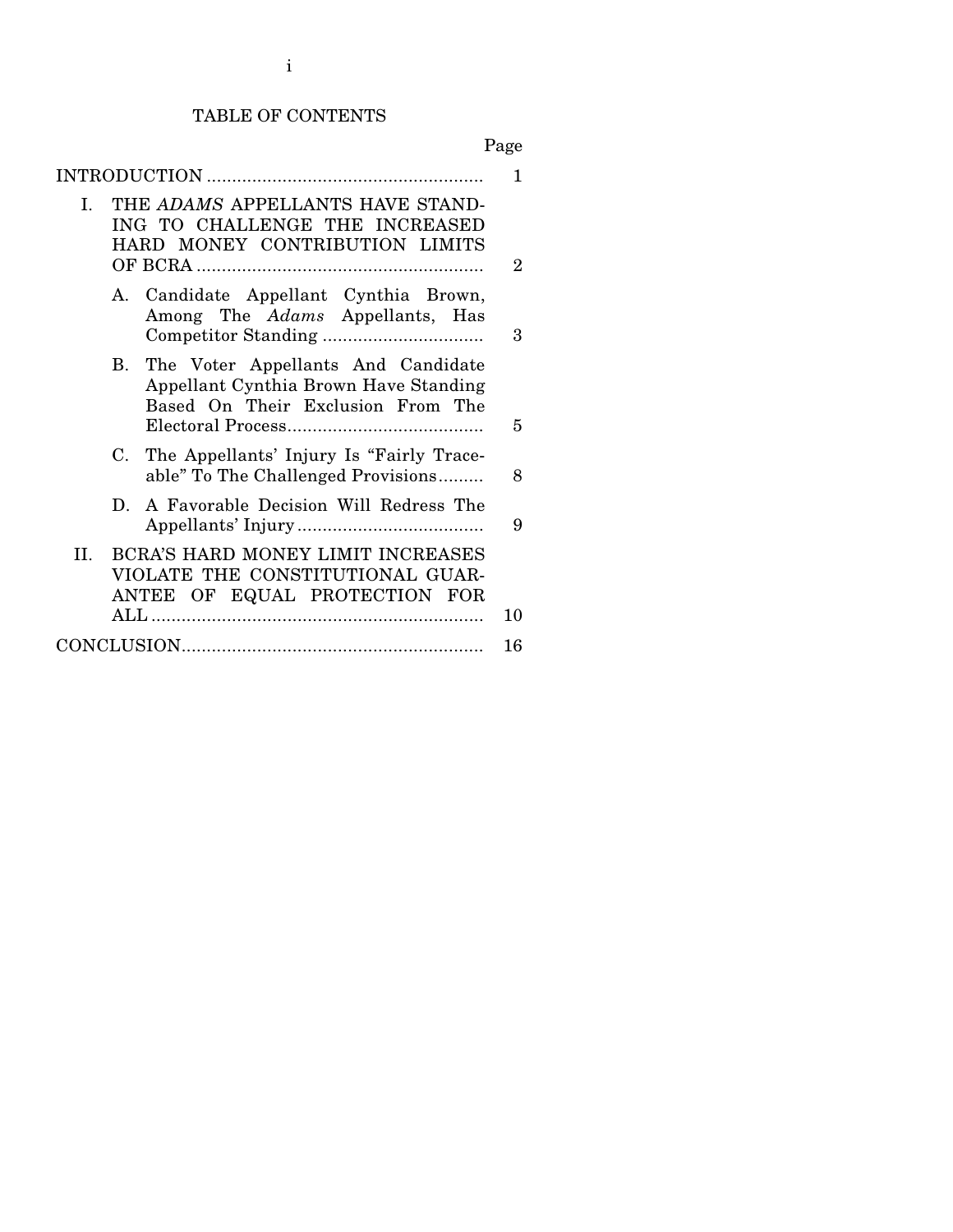## TABLE OF AUTHORITIES

## Page

## CASES

| Anderson, et al. v. Celebrezze, 460 U.S. 780 (1983)  5                                                                                         |
|------------------------------------------------------------------------------------------------------------------------------------------------|
|                                                                                                                                                |
| Becker v. FEC, 230 F.3d 381 (1st Cir. 2000) 4                                                                                                  |
| Buchanan v. FEC, 112 F.Supp.2d 58 (D.D.C. 2000) 4, 5                                                                                           |
|                                                                                                                                                |
| Bullock v. Carter, 405 U.S. 134 (1972) 5, 10, 11, 12                                                                                           |
| Conlon v. Adamski, 77 F.2d 397 (D.C. Cir. 1935) 9                                                                                              |
|                                                                                                                                                |
| Federal Election Comm'n v. Colorado Republican<br>Federal Campaign Comm., 533 U.S. 431 (2001) 12                                               |
| Fulani v. Brady, 953 F.2d 1324 (D.C. Cir. 1991) 4                                                                                              |
| Fulani v. League of Women Voters Educ. Fund, 882                                                                                               |
|                                                                                                                                                |
|                                                                                                                                                |
| Int'l Assn. of Machinists v. FEC, 678 F.2d 1092                                                                                                |
|                                                                                                                                                |
| Lujan v. Defenders of Wildlife, 504 U.S. 555 (1992) 2                                                                                          |
|                                                                                                                                                |
| Nixon v. Shrink Missouri Government PAC, 528                                                                                                   |
| $\label{eq:Reynolds} \textit{Reynolds}\ v.\ \textit{Sims},\ 377\ \text{U.S.}\ 533\ (1964) \dots \dots \dots \dots \dots \dots \dots 5,\ 6,\ 9$ |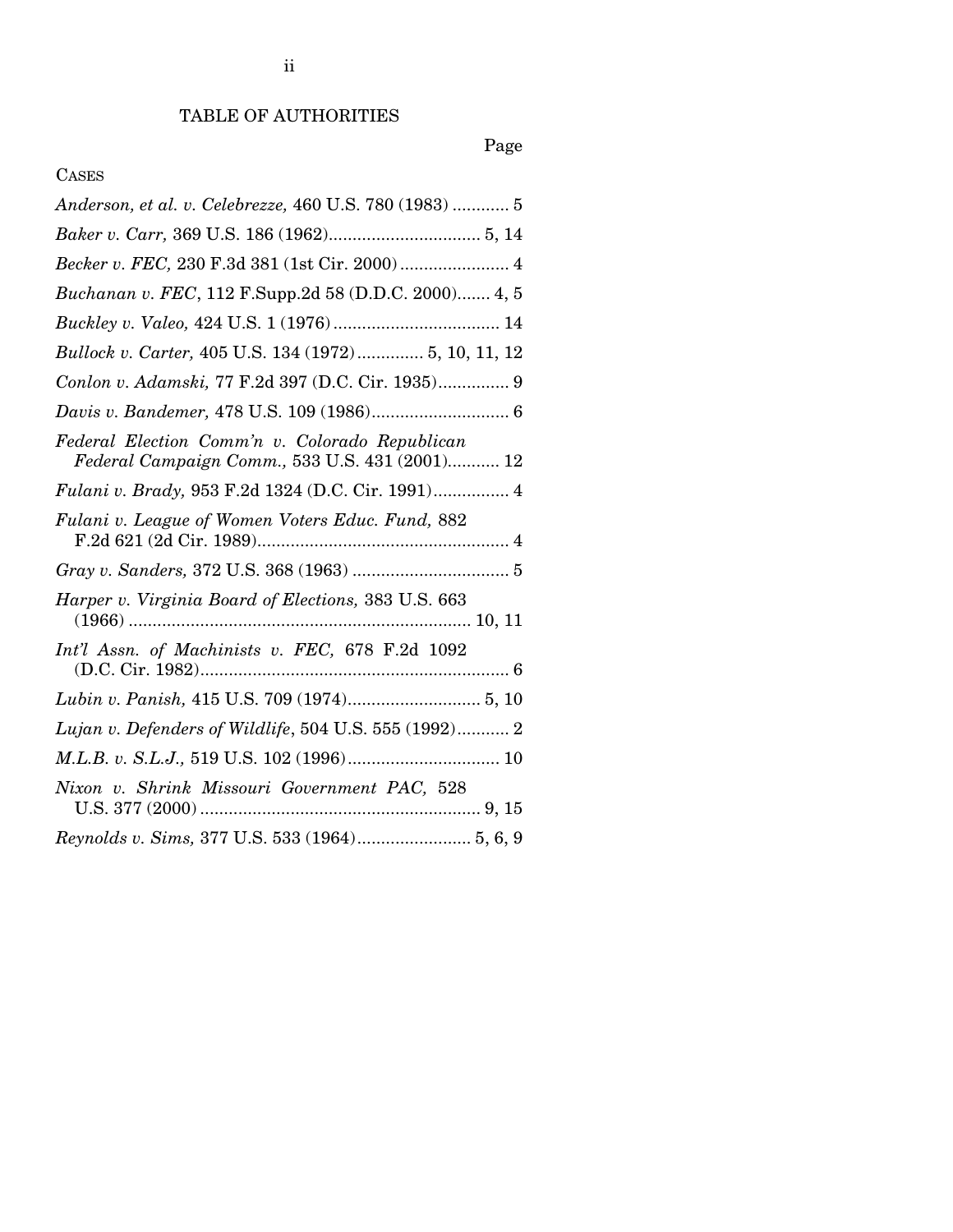## TABLE OF AUTHORITIES – Continued

|                                                     | Page |
|-----------------------------------------------------|------|
| Vote Choice, Inc. v. DiStefano, 4 F.3d 26 (1st Cir. |      |
|                                                     |      |
|                                                     |      |
|                                                     |      |

### **STATUTES**

|  | Federal Election Campaign Act of 1971, 2 U.S.C. |  |  |  |
|--|-------------------------------------------------|--|--|--|
|  |                                                 |  |  |  |

## OTHER AUTHORITIES

| Anatole France, Le Lys Rouge (Calmann-Laevy,                                                           |  |
|--------------------------------------------------------------------------------------------------------|--|
| Center for Responsive Politics, "John R. Edwards:<br>Politician Profile," available at http://www.open |  |
| Jim Morrill, Law May Level Political Funding Field,<br>Charlotte Observer, June 24, 2003, available at |  |
| http://www.charlotte.com/mld/observer/news/6156                                                        |  |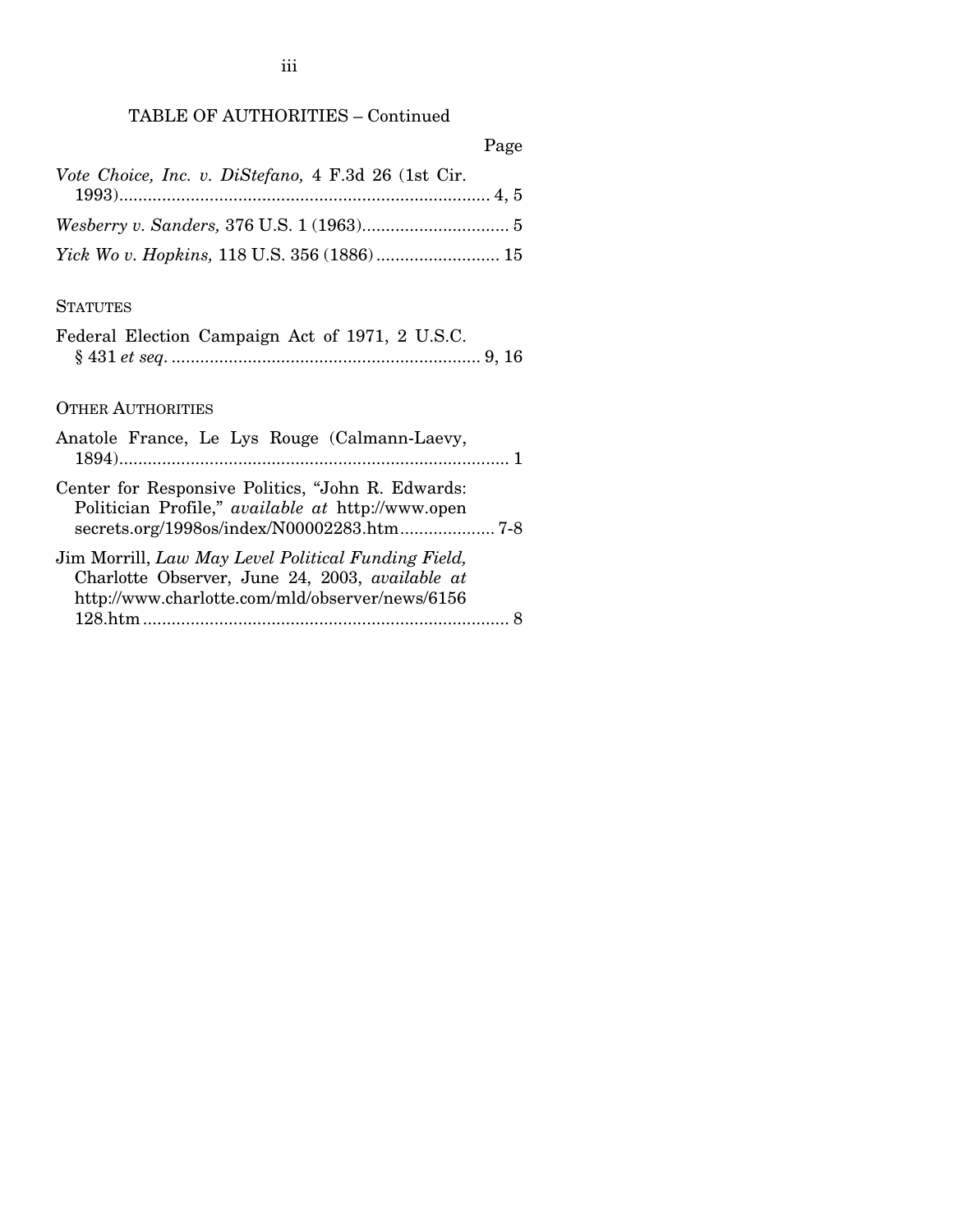#### **INTRODUCTION**

The appellees argue that the *Adams* appellants' claims lack merit principally because, under BCRA's hard money increases, the *Adams* appellants are free to choose not to give or accept contributions up to \$2,000 per individual or up to \$12,000 per individual in races involving self-funded opponents.<sup>1</sup> That "freedom" argument is divorced from reality, misconstrues the appellants' claims, and ignores Supreme Court precedent prohibiting wealth discrimination in the electoral process. The illusory "freedom" posited by the appellees is no more relevant to the BCRA's hard money increases than to electoral barriers such as the poll tax and candidate filing fees that have been struck down by this Court. BCRA's hard money increases can hardly be deemed to bestow any meaningful freedoms on non-wealthy voters and candidates. Rather, they make access to personal wealth and affluent backers a pre-requisite for electoral participation, in violation of the constitutional guarantee of equal protection for all.

The *Adams* appellants, as potential candidates for federal office and as voters, have standing to challenge their exclusion from the electoral process as caused by BCRA's hard money increases. More than four decades of federal case law make clear that the *Adams* appellants have the right to challenge electoral barriers which exclude them

 $1$  The appellees' claim recalls Anatole France's observation that the "law, in its majestic equality, forbids the rich, as well as the poor, to sleep under the bridges, to beg in the streets, and to steal bread." Anatole France, LE LYS ROUGE, (Calmann-Laevy, 1894). Non-wealthy voters obviously do not have the luxury of *deciding* whether to make large campaign contributions.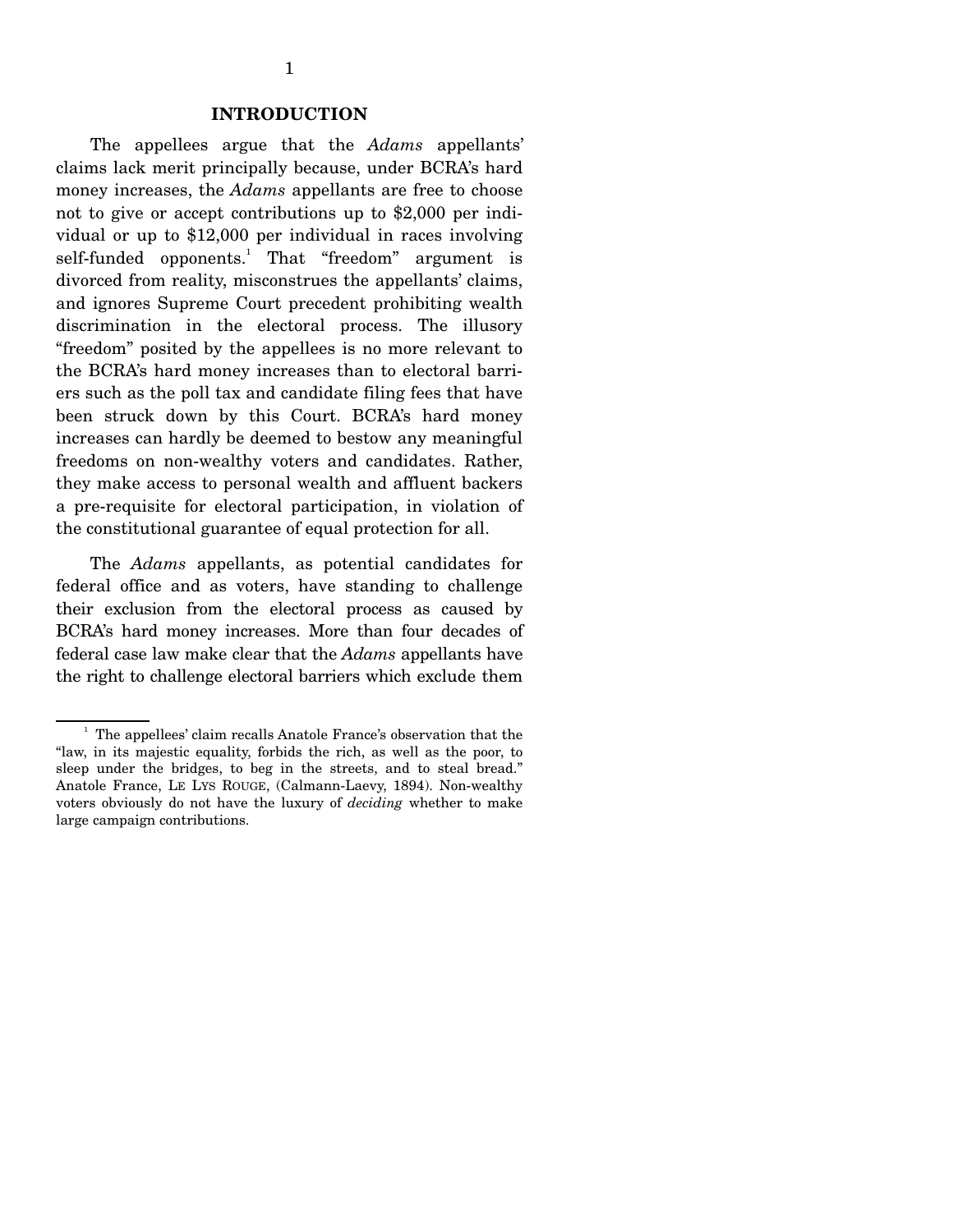based on their economic status and that BCRA's hard money increases violate their equal protection rights.

## **I. THE** *ADAMS* **APPELLANTS HAVE STANDING TO CHALLENGE THE INCREASED HARD MONEY CONTRIBUTION LIMITS OF BCRA.**

In order to have standing, a litigant must have suffered a concrete and particularized injury in fact, which is fairly traceable to the defendant's conduct and will be redressed by a favorable decision. *Lujan v. Defenders of Wildlife*, 504 U.S. 555, 560-61 (1992). The appellants in this case present such an injury. The record demonstrates that candidate appellant Cynthia Brown has standing because the BCRA hard money increases will, in every practical sense, make meaningful competition for federal office impossible for her and other candidates lacking access to wealth. The hard money increases will multiply the advantages enjoyed by candidates with access to networks of large donors,<sup>2</sup> and will thereby diminish or eradicate the prospects of candidates lacking such access.<sup>3</sup>

<sup>2</sup>*See Adams* Exh. 1, Declaration and Expert Report of Derek Cressman, (hereinafter "Cressman Decl."), J.S. App. 21a-29a; *Adams*  Exh. 2, Declaration and Expert Report of Prof. John C. Green, ¶4 (hereinafter "Green Decl."), J.S. App. 30a-44a; *Adams* Exh. 3, Declaration and Expert Report of Craig McDonald, (hereinafter "McDonald Decl."), J.S. App. 45a-54a.

<sup>3</sup>*See Adams* Exh. 22, Declaration of Cynthia Brown (hereinafter "Brown Decl."), J.S. App. 93a-95a. As documented by expert witness Derek Cressman, fundraising nearly always determines success. Candidates with a substantial financial advantage won 94 percent of the time in the 2000 elections, Cressman Decl. ¶ 2, J.S. App. 22a, and maximum contributions made up 60 percent of individual donations to those winners. *Id*. ¶ 5, J.S. App. 23a. Candidates lacking access to large (Continued on following page)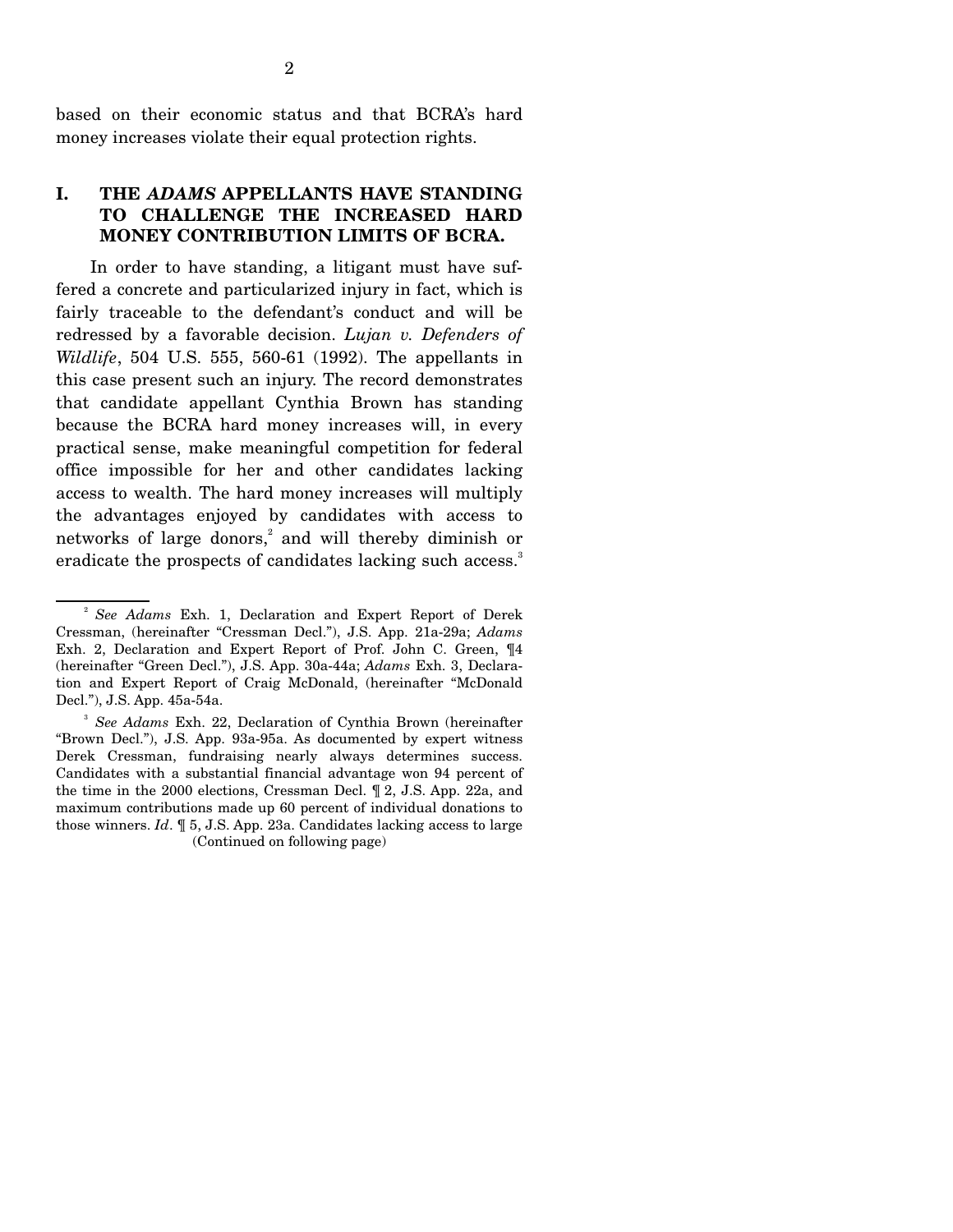The voter appellants have standing because the BCRA hard money increases will exclude them from the electoral process based on their economic status and will deny voter-supporters, such as appellant Carrie Bolton, $4$  an equal opportunity to elect the candidates of their choice. *See Adams* appellants' opening brief at 2-13.

### **A. Candidate Appellant Cynthia Brown, Among The** *Adams* **Appellants, Has Competitor Standing.**

In denying that appellants have suffered cognizable harm, the appellees ignore case law explicitly recognizing competitive electoral injury as a justiciable claim. "[I]t is well-settled that an economic actor may challenge the government's bestowal of an economic benefit on a competitor. . . . Courts within this Circuit and elsewhere have expanded the competitor standing doctrine to the political

networks of maximum donors have testified that, under BCRA's hard money increases, they will be deterred from seeking federal office. *See also Adams* Exh. 19, Declaration of Dr. Thomas A. Caiazzo, J.S. App. 79a-82a; *Adams* Exh. 20, Declaration of Gail Crook, J.S. App. 83a-87a; *Adams* Exh. 21, Declaration of Victor Morales, J.S. App. 88a-92a; *Adams* Exh. 23, Declaration of Ted Glick (hereinafter "Glick Decl."), J.S. App. 96a-99a.

<sup>4</sup>*See Adams* Exh. 25, Declaration of Carrie Bolton (hereinafter "Bolton Decl."), J.S. App. 103a-106a; *Adams* Exh. 24, Declaration of Victoria Jackson Gray Adams, J.S. App. 100a-102a; *Adams* Exh. 26, Declaration of Daryl Irland, J.S. App. 107a-109a; *Adams* Exh. 27, Declaration of Anuradha Joshi, J.S. App. 110a-112a; *Adams* Exh. 28, Declaration of Howard Lipoff, J.S. App. 113a-115a; *Adams* Exh. 29, Declaration of Nancy Russell, J.S. App. 116a-118a; *Adams* Exh. 31, Declaration of Kate Seely-Kirk, J.S. App. 127a-129a; *Adams* Exh. 32, Declaration of Stephanie L. Wilson, J.S. App. 130a-132a; *Adams* Exh. 30, Declaration of Chris Saffert, J.S. App. 119a-126a.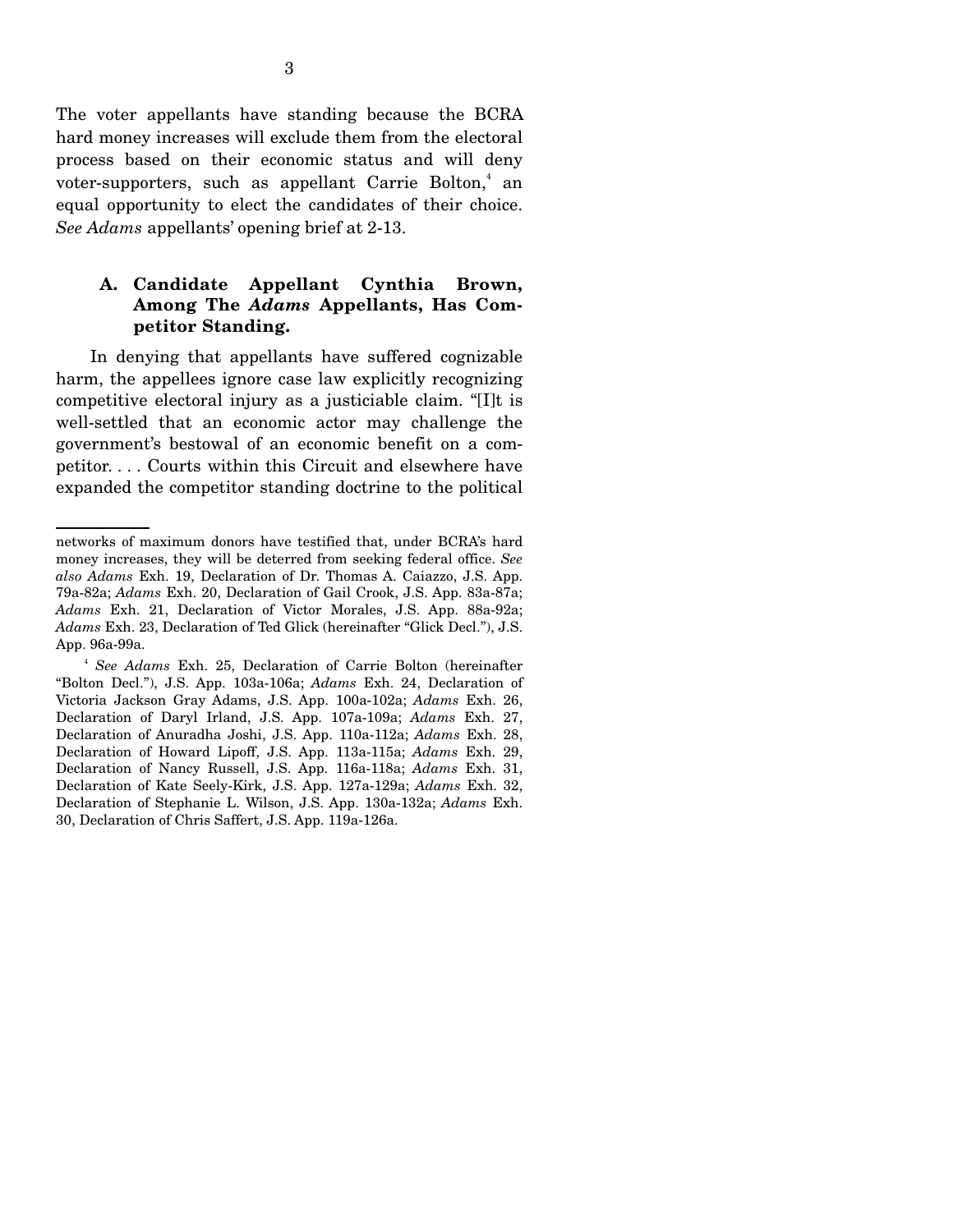arena, recognizing that political actors may bring suit when they are competitively disadvantaged by government action." *Buchanan v. FEC*, 112 F.Supp.2d 58, 63 (D.D.C. 2000) (internal citations omitted). To deny cognizable injury from a candidate's loss of competitive advantage "would tend to diminish the import of depriving a serious candidate for public office of the opportunity to compete equally for votes in an election." *Fulani v. League of Women Voters Educ. Fund*, 882 F.2d 621, 626 (2d Cir. 1989) ("*Fulani* I"); *cf. Fulani v. Brady*, 953 F.2d 1324, 1327 (D.C. Cir. 1991) ("*Fulani* II").<sup>5</sup>*See also Becker v. FEC*, 230 F.3d 381, 386 (1st Cir. 2000) (candidate had standing to challenge FEC regulations disadvantaging his campaign); *Vote Choice, Inc. v. DiStefano,* 4 F.3d 26, 37 (1st Cir. 1993) (candidate had standing to challenge campaign finance law that placed her campaign at a competitive disadvantage). The Court in *Becker* warned against second-guessing "a candidate's reasonable assessment of his own campaign," which "would require the clairvoyance of campaign consultants or political pundits – guises that members of the apolitical branch should be especially hesitant to assume." *Becker*, 230 F.3d at 387. Thus, an injury to a candidate's competitive advantage – such as that suffered by candidate appellant Cynthia Brown – provides the concrete, direct, and personal stake necessary to confer standing. The three-judge

<sup>&</sup>lt;sup>5</sup> The Court in *Fulani* II noted that "[u]nquestionably, there is such a concept as 'competitor standing,'" 953 F.2d at 1327, but denied standing because plaintiff sued under the Internal Revenue Code and plaintiff's injuries were not fairly traceable to the tax status of the debate sponsor. The *Buchanan* decision notes that in *Fulani* II "the fact that the plaintiffs did not sue under FECA, but rather under the Internal Revenue Code, proved dispositive . . . . The FECA, unlike the Internal Revenue Code, confers a broad grant of standing." *See Buchanan*, 112 F.Supp.2d at 63.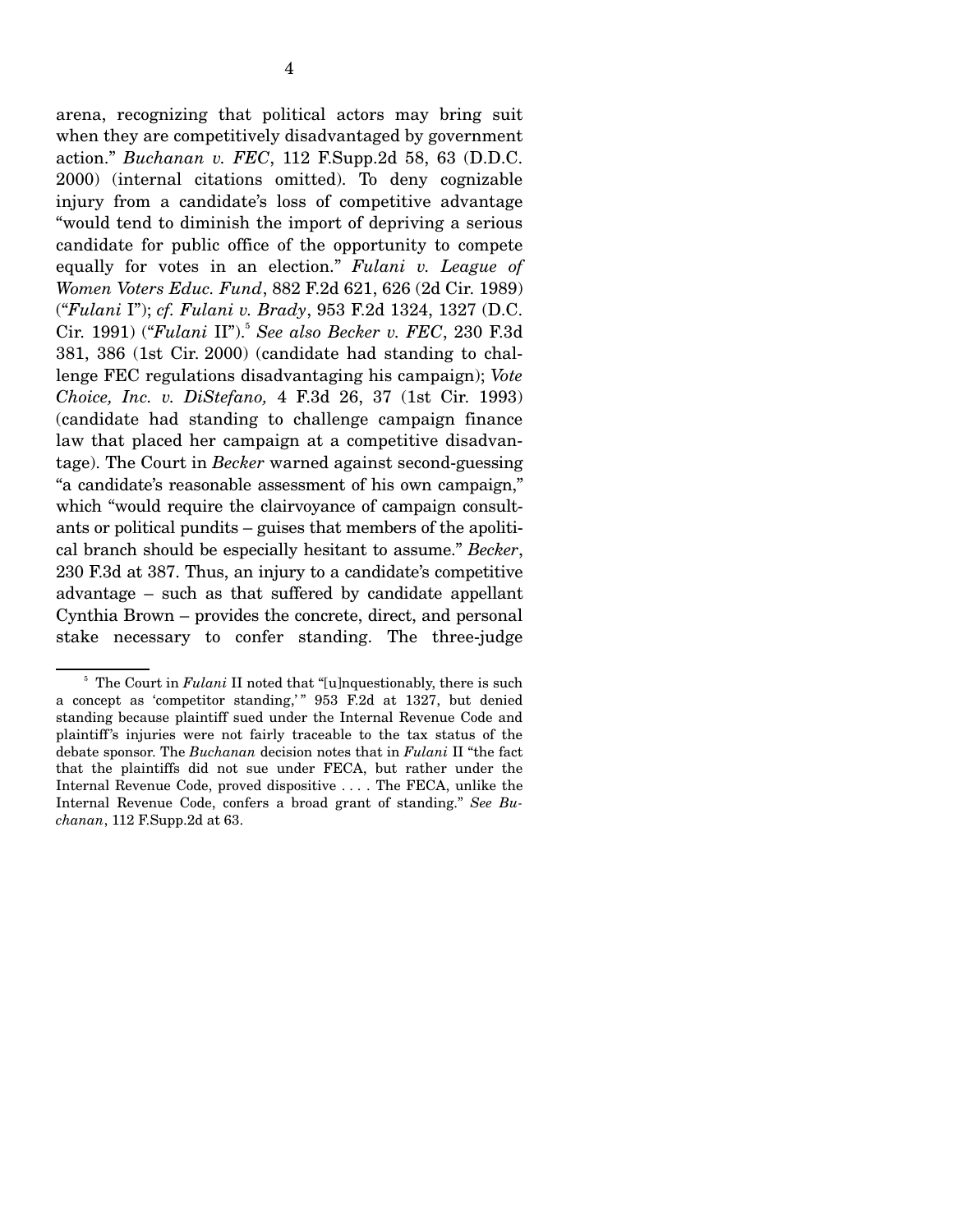district court below acknowledged as much in its Order of May 3, 2002, which granted the Motion to Intervene of the Defendant-Intervenors. *See* Order of May 3, 2002, at 7, (*citing Buchanan*, 112 F.Supp.2d at 65; *Vote Choice,* 4 F.3d at 37), Appendix to Madison Center Plaintiffs-Appellants' Reply Brief, 6a-7a.

### **B. The Voter Appellants And Candidate Appellant Cynthia Brown Have Standing Based On Their Exclusion From The Electoral Process.**

The appellants' injury – exclusion from the electoral process based on economic status – is precisely the injury that voters and candidates claimed in the cases successfully challenging mandatory candidate filing fees. *See Bullock v. Carter*, 405 U.S. 134 (1972); *Lubin v. Panish*, 415 U.S. 709 (1974). The Supreme Court held that candidates "lacking both personal wealth and affluent backers" were "in every practical sense" excluded from the electoral process by filing fees. *Bullock*, 405 U.S. at 143-144. This Court has declared that the rights of candidates are "intertwined with the rights of voters." *Lubin*, 415 U.S. at 716; *see also Anderson, et al. v. Celebrezze*, 460 U.S. 780, 786-787 (1983).

The standing of voters to challenge exclusionary electoral barriers is further affirmed by *Baker v. Carr*, 369 U.S. 186 (1962), and successor cases granting standing to voters who suffer a debasement of their vote due to legislative apportionment. *See Reynolds v. Sims*, 377 U.S. 533 (1964); *Wesberry v. Sanders*, 376 U.S. 1 (1963); *Gray v. Sanders*, 372 U.S. 368 (1963). Like the plaintiffs in those cases, appellants here are free to vote and to seek office, but their "influence on the political process as a whole" is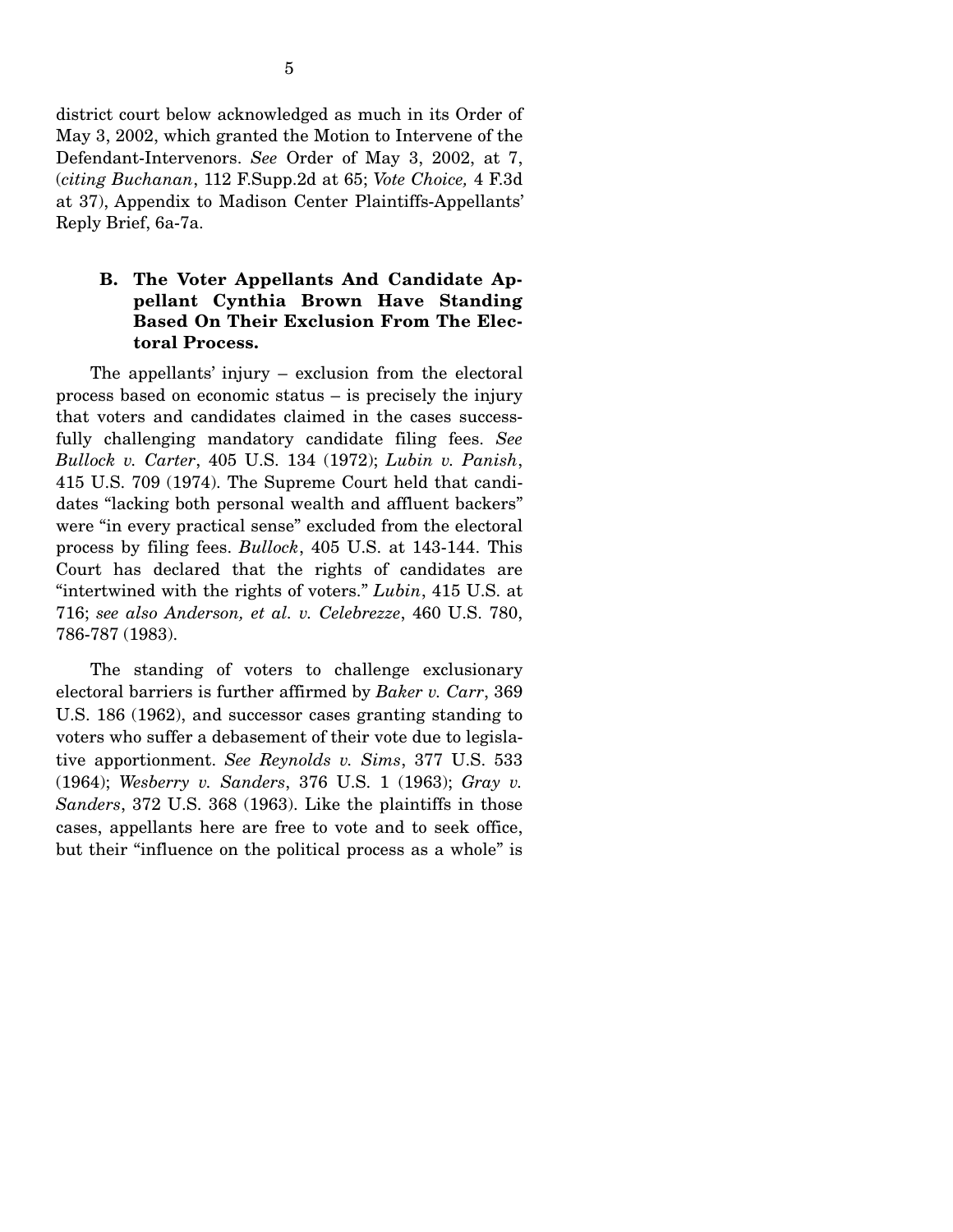impaired. *Davis v. Bandemer*, 478 U.S. 109, 132 (1986). This is so because the *Adams* appellants cannot participate in any meaningful way under hard money ceilings that are so far out of their reach. Under BCRA's hard money increases, the voters among the *Adams* appellants simply can no longer make contributions at a level that ensures them an equal opportunity to elect the candidates of their choice. Even if candidate appellant Cynthia Brown were to collect contributions from thousands more supporters than her well-financed opponents, she could not hope to collect enough campaign dollars to approach the size of the war chests, under BCRA's hard money increases, of candidates with access to large networks of wealthy donors. "The right of suffrage can be denied by a debasement or dilution of the weight of a citizen's vote just as effectively as by wholly prohibiting the free exercise of the franchise." *Reynolds*, 377 U.S. at 555; *see also Int'l Assn. of Machinists v. FEC*, 678 F.2d 1092, 1098 (D.C. Cir. 1982) (finding standing for voters who alleged "a relative diminution in their political voices – their influence in federal elections" due to a financial disadvantage conferred on their preferred candidates by the Federal Election Campaign Act).

With regard to the *Adams* appellants' challenge to BCRA §§ 304 and 319 (collectively referred to as the "millionaire provisions"), the appellees ignore the concrete and particularized injury in fact suffered by appellant Cynthia Brown and her voter-supporter, appellant Carrie Bolton. Appellant Brown has testified that she was a candidate for the United States Senate from North Carolina in the 2002 Democratic Primary, Brown Decl. ¶ 3, J.S. App. 94a; that one of her opponents was a millionaire who "contributed enormous sums of money to his own campaign," *id.* ¶ 5, J.S. App. 94a; that another opponent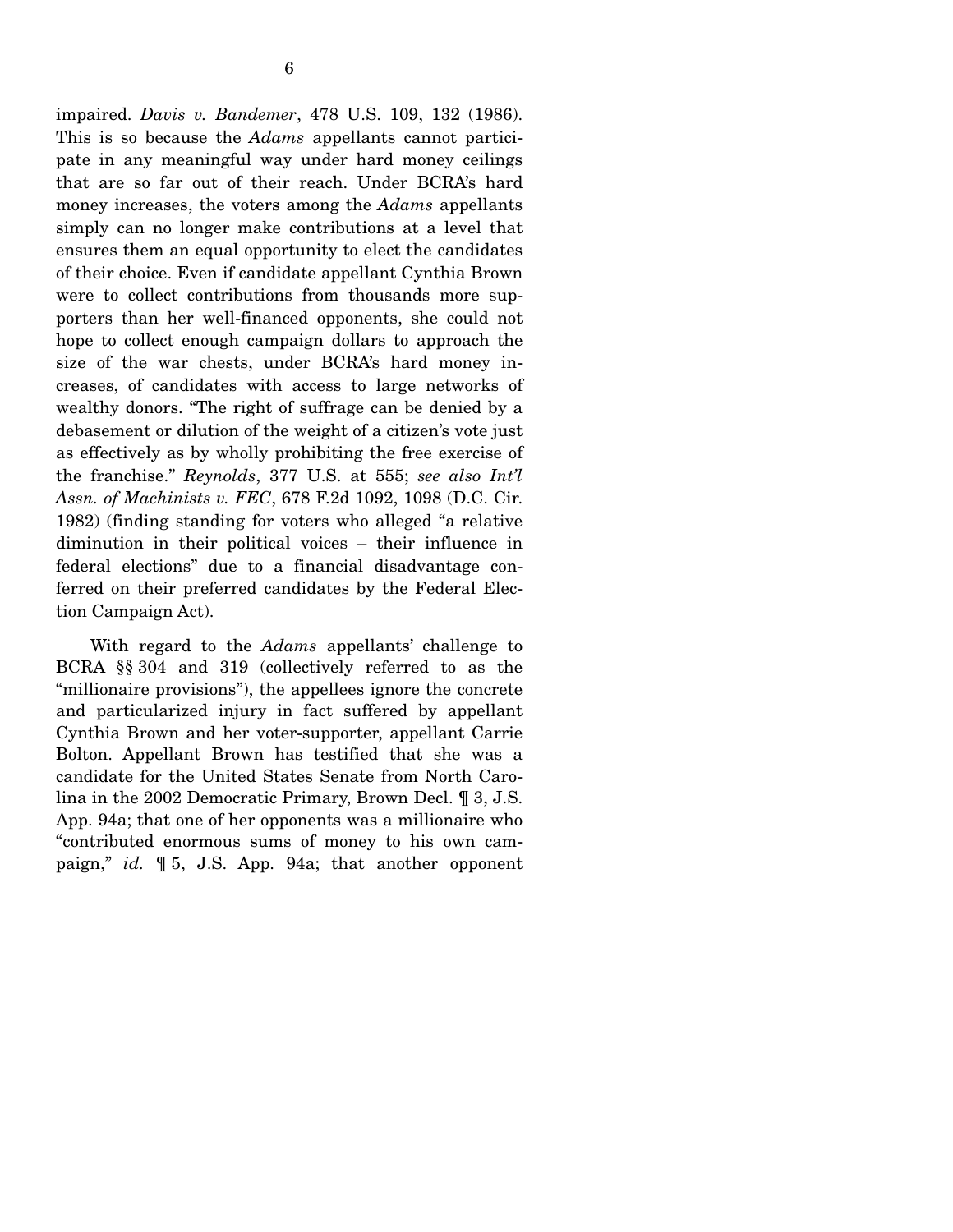"raised large sums of money from wealthy contributors," *id*.; that her own contributions averaged approximately \$25, *id*. ¶ 4, J.S. App. 94a; and that she would consider running again for the U.S. Senate, but the BCRA millionaire provisions would "seriously discourage" her from participating. *Id*. ¶ 7, J.S. App. 94a-95a.

If I were to run for the U.S. Senate again from North Carolina, I would likely face again a millionaire opponent. Under the increases in the hard money contribution limits, my other opponents would be free to raise up to \$12,000 per individual per election. The people I know can hardly afford to contribute twenty-five dollars, let alone \$12,000. There is no way that any candidate like me can compete under these new conditions. These increases in the hard money contribution limits would effectively eliminate any future campaign I might hope to wage for the U.S. Senate.

#### *Id.*  $\mathbb{I}$  8-9, J.S. App. 95a.<sup>6</sup>

Appellant Brown and the other appellants filed this lawsuit during the 2002 election cycle. If Ms. Brown were to run for Senate in North Carolina in 2004, she likely would be in a race where the millionaire amendment provisions apply. Incumbent Senator John Edwards spent \$6.15 million of his own money to win election in 1998, s*ee*  Center for Responsive Politics, "John R. Edwards: Politician Profile," *available at* http://www.opensecrets.org/1998os/

<sup>6</sup> Appellant Bolton, a North Carolina voter supporting Ms. Brown, also testified regarding her desire to support Ms. Brown in future elections. Bolton Decl., J.S. App. 103a-106a.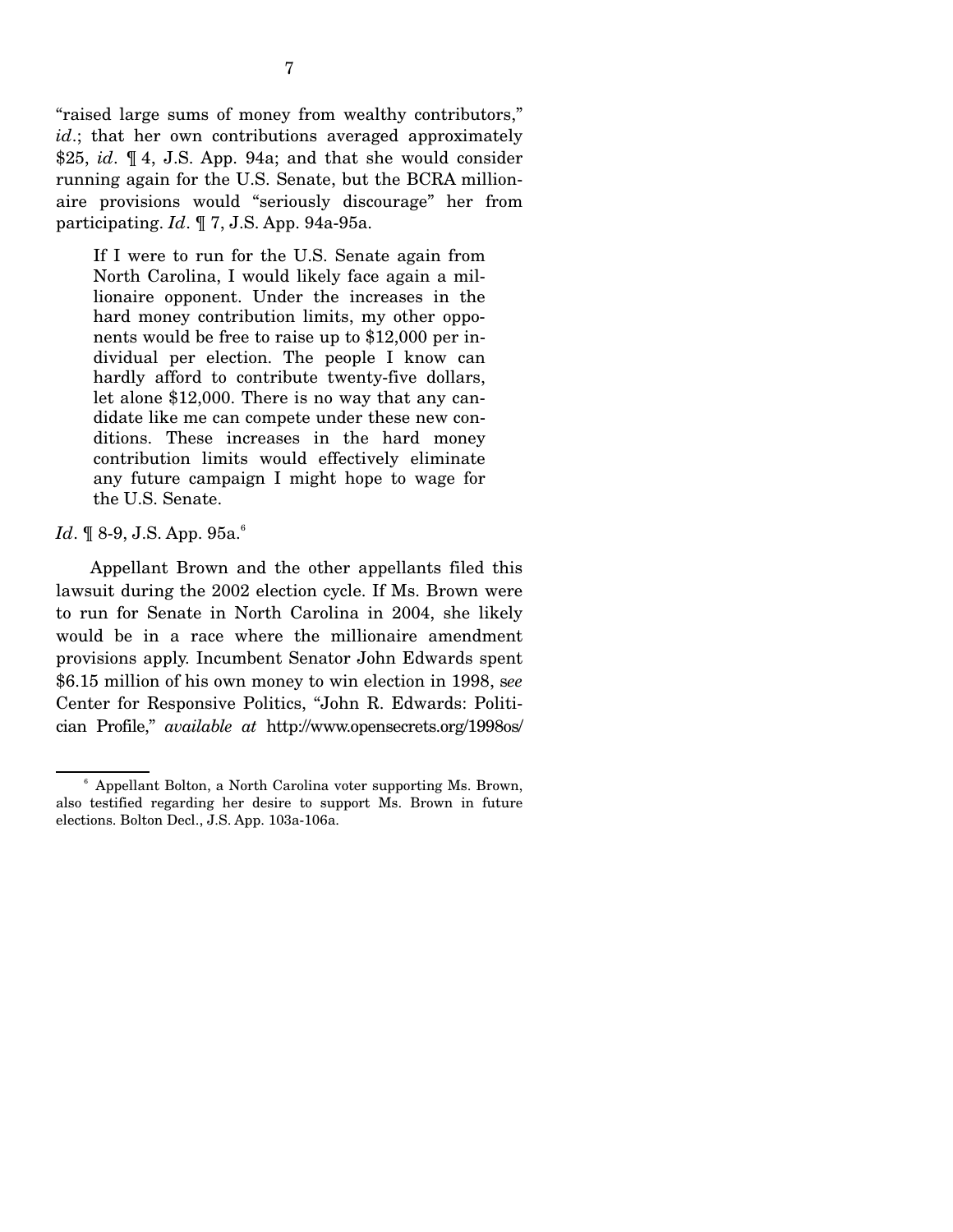index/N00002283.htm, and he will face re-election in 2004. Further, North Carolina press accounts have already noted that the millionaire provisions will likely be triggered even if Edwards does not run, since, in that event, Charlotte investment banker Erskine Bowles – who spent \$6.8 million in his 2002 Senate bid – reportedly plans to enter the race. *See* Jim Morrill, *Law May Level Political Funding Field*, Charlotte Observer, June 24, 2003, *available at* http:/www.charlotte.com/mld/observer/news/6156128. htm. Another entrant in the primary, U.S. Rep. Richard Burr, has reportedly begun fundraising and would take advantage of the higher contribution limits if the millionaire amendment were triggered. *See id*.

The exclusion of appellant Brown and the voter appellants from the electoral process constitutes a concrete and particularized injury in fact.

### **C. The Appellants' Injury Is "Fairly Traceable" To The Challenged Provisions.**

The appellants' injury is "fairly traceable" to the BCRA hard money increases. By enacting the increases, Congress enabled candidates with access to vast networks of wealthy donors to dominate the electoral process, denying candidates lacking access to wealth – such as candidate appellant Cynthia Brown – any meaningful opportunity to run for federal office. Further, by enacting the increases, Congress prevented voters lacking access to wealth – such as the voter appellants – from having an equal opportunity to elect the candidates of their choice.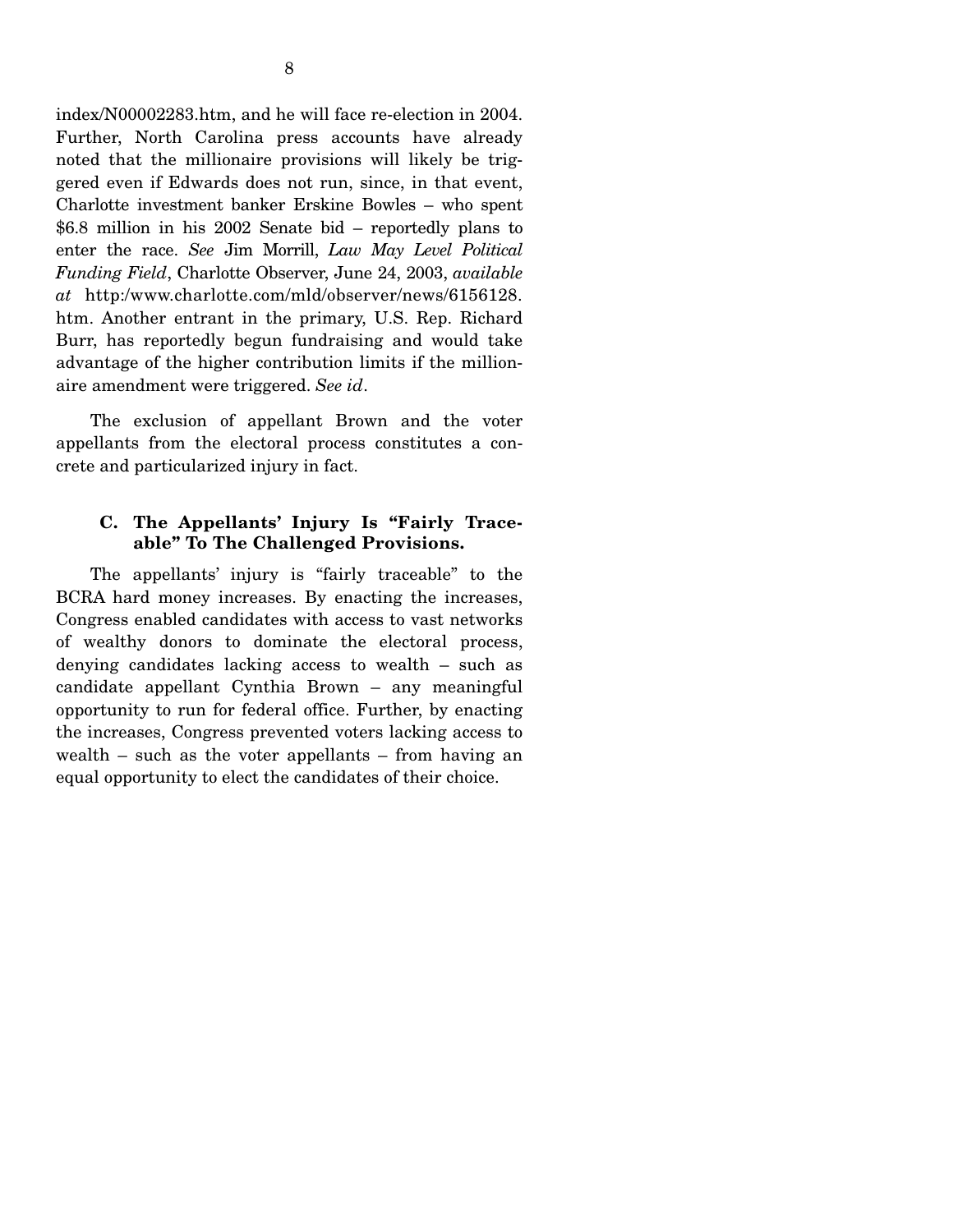Congress may not raise contribution limits to a level that effectively excludes voters and candidates based on their economic status and that debases and dilutes the fundamental right to vote. With the BCRA hard money increases, Congress has created two distinct classes of voters: those who, as a result of the increases, can employ vast networks of wealthy donors in support of the candidates of their choice and those who cannot. The Constitution prohibits the State from unlawfully weighting a citizen's vote in this way. *See Reynolds*, 377 U.S. at 565 (The Constitution requires "that each citizen have an equally effective voice. . . . ") *See also Nixon v. Shrink Missouri Government PAC*, 528 U.S. 377, 401 (2000) (Breyer, J., joined by Ginsburg, J., concurring) (*citing Reynolds*, 377 U.S. at 565).

### **D. A Favorable Decision Will Redress The Appellants' Injury.**

Finally, the appellants' injury will be redressed by a favorable decision. An invalidation of the BCRA increases would return the hard money limits to the levels established by the Federal Election Campaign Act ("FECA") before BCRA's enactment. *See Conlon v. Adamski*, 77 F.2d 397, 399 (D.C. Cir. 1935) ("[A] void act cannot operate to repeal a valid existing statute. . . ."). As discussed in Section I:A of the appellants' opening brief, a constitutional violation may arise when existing disparities reach a level that causes injury of constitutional magnitude. Disparities of influence certainly existed under the previous FECA limits. The BCRA increases, however, impose insurmountable obstacles to the voter and candidate appellants' effective exercise of their basic rights to participate in the political process.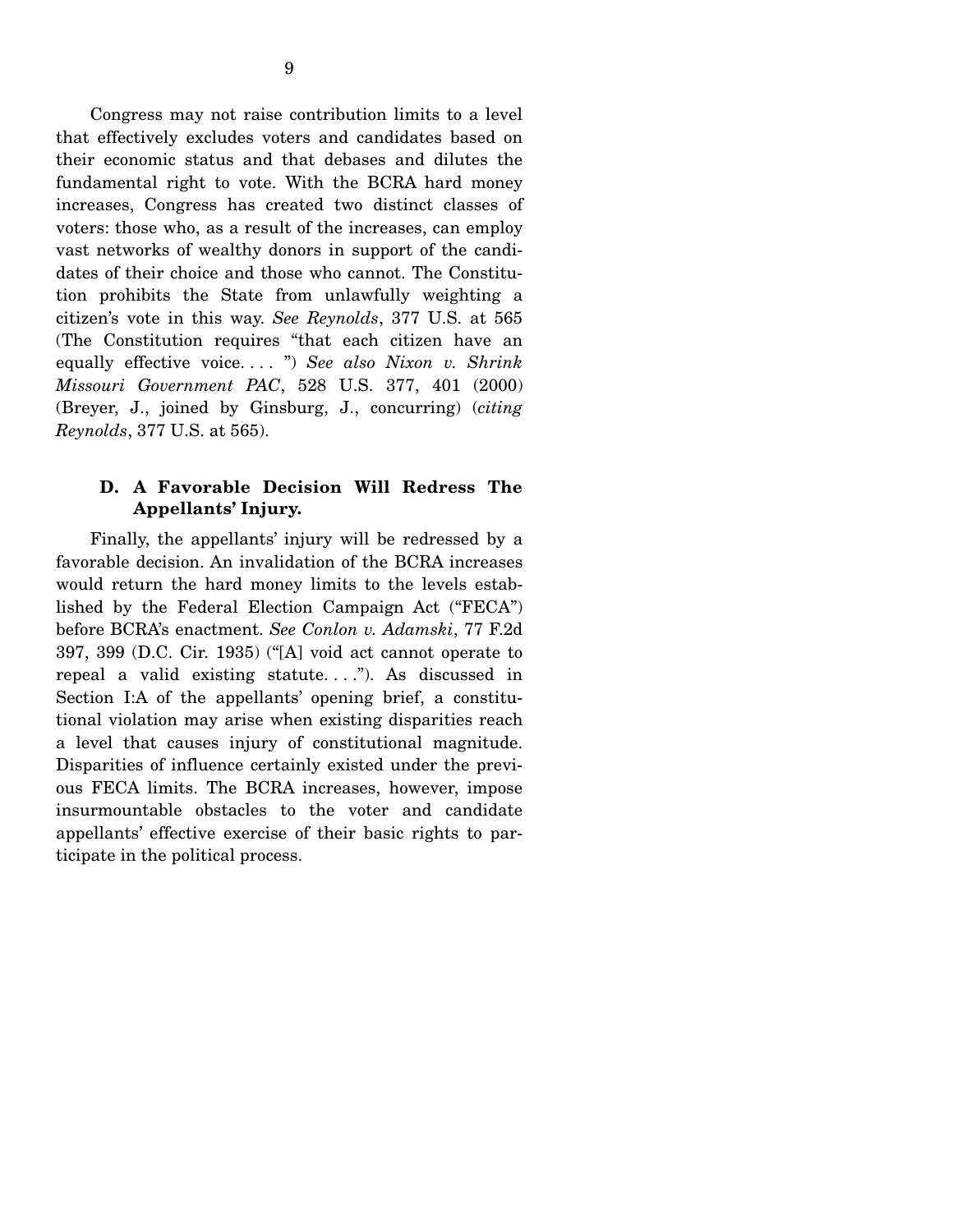## **II. BCRA'S HARD MONEY LIMIT INCREASES VIOLATE THE CONSTITUTIONAL GUARAN-TEE OF EQUAL PROTECTION FOR ALL.**

As demonstrated by the *Adams* appellants' opening brief, BCRA's hard money increases violate the equal protection rights of non-wealthy voters and candidates, such as the *Adams* appellants. The appellees' responsive brief fails to address longstanding Supreme Court precedent prohibiting wealth discrimination in the electoral process. In its landmark ruling, *Harper v. Virginia Board of Elections*, 383 U.S. 663, 666 (1966), the Court struck down the poll tax on equal protection grounds, finding that "[v]oter qualifications have no relation to wealth." In *Bullock v. Carter*, 405 U.S. 134 (1972), the Court struck down mandatory candidate filing fees, stating: "We would ignore reality were we not to recognize that this system falls with unequal weight on voters, as well as candidates, according to their economic status." *Id*. at 144; *see also Lubin v. Panish*, 415 U.S. 709 (1974); *M.L.B. v. S.L.J.*, 519 U.S. 102, 124 (1996) ("The basic right to participate in political processes as voters and candidates cannot be limited to those who can pay for a license.").

The appellees attempt to sweep aside this precedent with the Orwellian assertion that the appellants "have the same opportunity as any other donors and candidates to make and receive contributions in the increased amounts." Brief for the Federal Election Commission, et al. at 128.<sup>7</sup> Under that reasoning, the *Harper* plaintiffs had the same

<sup>7</sup>*See also* Brief for the Federal Election Commission, et al. at 126 (appellants "themselves can now make and receive contributions up to the new \$2,000 limit . . . ").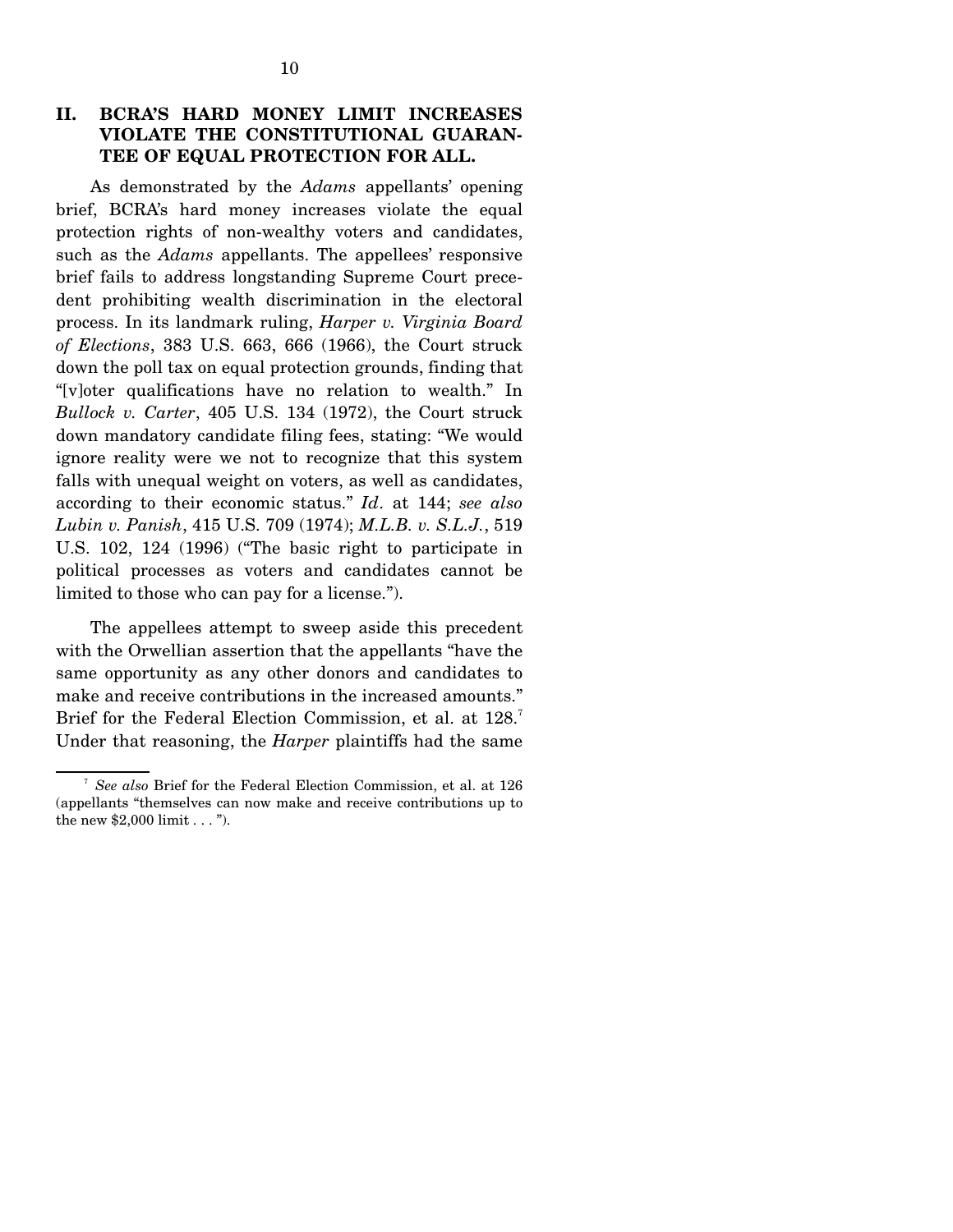opportunity to pay the \$1.50 poll tax in Virginia's state elections, and the *Bullock* plaintiffs had the same opportunity to pay the candidate filing fees in Texas' primary elections. The Court in *Bullock*, in fact, rejected this precise argument, finding that the candidates were "unable, not simply unwilling, to pay the assessed fees...." *Bullock*, 405 U.S. at 146.

There is no substantive difference between the economic barriers to the political process imposed by the State in *Harper* and *Bullock* and the economic barrier imposed by BCRA's hard money increases. In *Bullock*, this Court acknowledged that "[t]he problem presented by candidate filing fees is not the same" as that presented by the poll tax in *Harper*. *Id*. at 142.

Texas does not place a condition on the exercise of the right to vote, nor does it quantitatively dilute votes that have been cast. Rather, the Texas system creates barriers to candidate access to the primary ballot, thereby tending to limit the field of candidates from which voters might choose. . . . In approaching candidate restrictions, it is essential to examine in a realistic light the extent and nature of their impact on voters.

*Id*. at 143 (internal citations omitted). In reviewing the Texas system, this Court concluded:

Many potential office seekers lacking both personal wealth and affluent backers are in every practical sense precluded from seeking the nomination of their chosen party, no matter how qualified they might be, and no matter how broad or enthusiastic their popular support. The effect of this exclusionary mechanism on voters is neither incidental nor remote.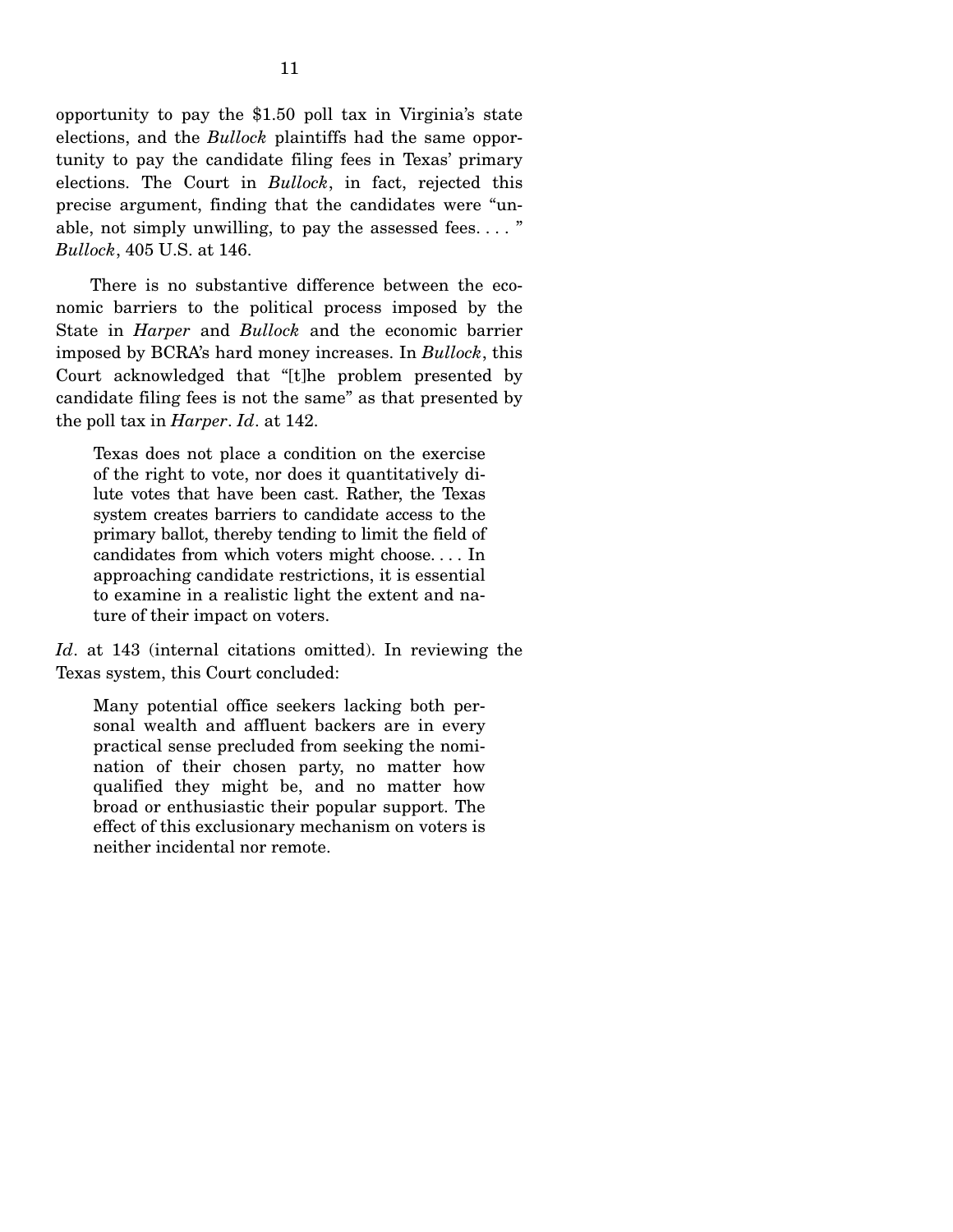*Id*. at 143-144. Thus, although the problems were not the same, the candidate filing fees in *Bullock* represented a distinction without a difference from the poll tax in *Harper*.

As with the candidate filing fees in *Bullock*, under BCRA's hard money increases, appellants and other potential office seekers who "lack[ ] both personal wealth and affluent backers are in every practical sense precluded" from running for federal office. This Court "would ignore reality were [it] not to recognize that [the BCRA hard money increases] fall[] with unequal weight on voters, as well as candidates, according to their economic status." *Id*. at 144; *see also Federal Election Comm'n v. Colorado Republican Federal Campaign Comm.*, 533 U.S. 431, 462 (2001) (evaluating the impact of campaign finance law in the context of "actual political conditions").

Appellant Cynthia Brown has run for the U.S. Senate from North Carolina in a race involving a self-funded candidate and other opponents supported by affluent backers, and she is considering running again for the U.S. Senate in 2004, facing similar circumstances. Under BCRA's hard money increases, candidates like appellant Brown will find it impossible to compete, because they are "unable, not simply unwilling," *Bullock*, 405 U.S. at 146, to gather contributions of up to \$2,000 from wealthy donors or, under BCRA's millionaire provisions, up to \$12,000 from such donors. *See* Brown Decl., ¶¶ 8-9, J.S. App. 95a; *see also* Glick Decl., ¶6, J.S. App. 98a ("It is impossible to participate facing that tremendous disparity in resources. I just do not run in the circles of people who can contribute  $$12,000."$ ).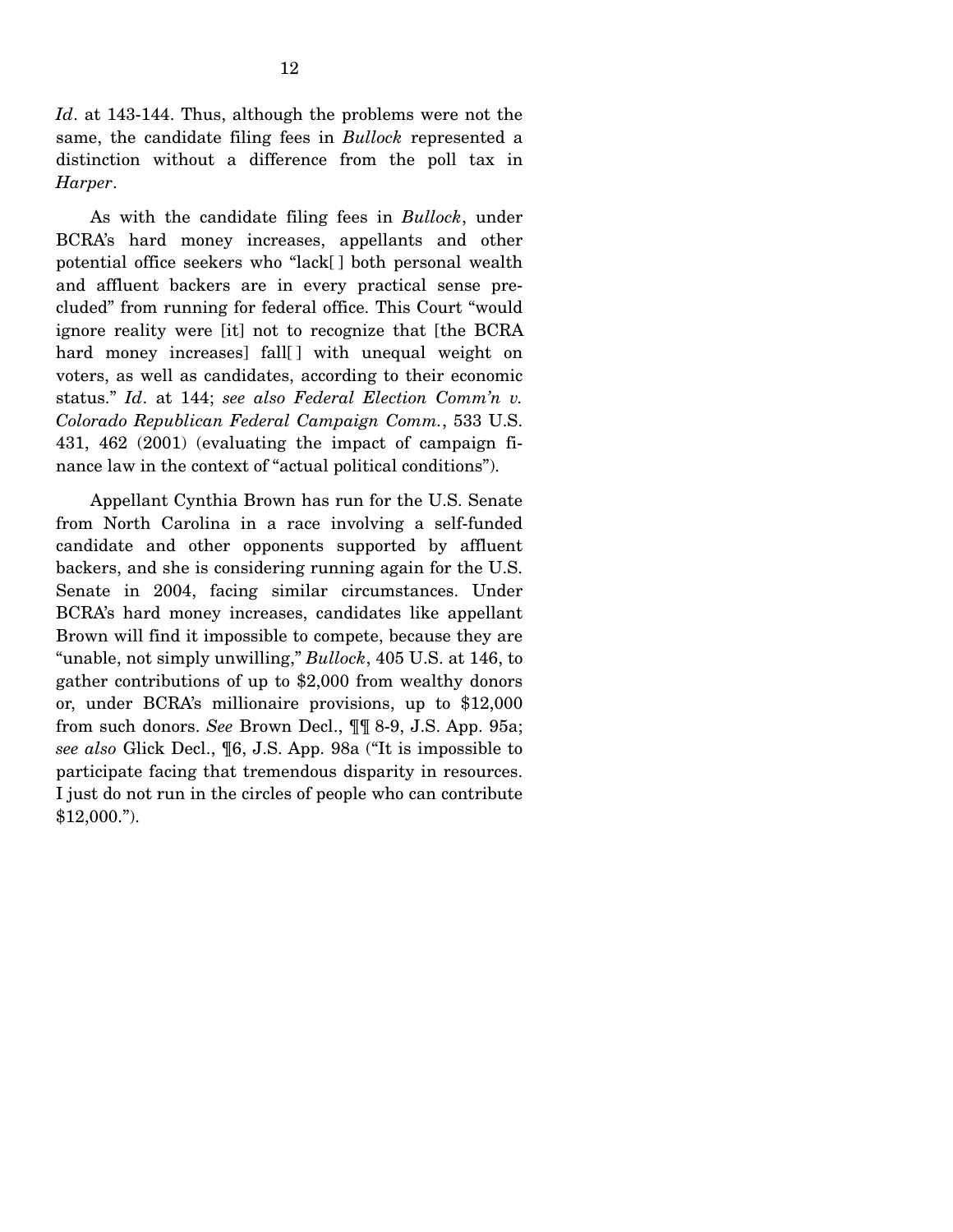Similarly, it is ludicrous to argue that votersupporters of candidates such as appellant Brown have the same opportunity as other donors to make contributions in the increased amounts. As appellant Bolton testified: Under BCRA's millionaire provisions, "I would not even get on the scale with those making significant contributions." Bolton Decl., ¶11, J.S. App. 105a.

Cynthia Brown is like most of us. She is not connected to people who have that kind of money. I could put up all the signs I wanted in that kind of future race, but I would never be able to get my voice heard. It would be like fighting a fire with a cup of water.

The increases in the hard money contribution limits make it no longer conceivable that I can access the political process. They undermine the meaning and value of my vote.

#### *Id.*,  $\P$ [11-12, J.S. App. 105a-106a.

As demonstrated by the *Adams* appellants' opening brief, BCRA's hard money increases will deprive nonwealthy voters of the ability to support meaningfully the candidates of their choice and will violate the right to vote as concretely as previous wealth barriers. The hard money increases will make access to "personal wealth and affluent backers" a prerequisite for electoral participation as surely as any filing fee and will allow such affluent backers to achieve a stranglehold on the electoral process. Even Defendant-Intervenor Senator Russ Feingold, the cosponsor of BCRA, concedes that BCRA's hard money increases will likely further enable certain candidates to build up campaign war chests, "potentially discourag[ing] some people from running" for federal office. Deposition of Senator Russ Feingold, September 9, 2002, 264, line 14 to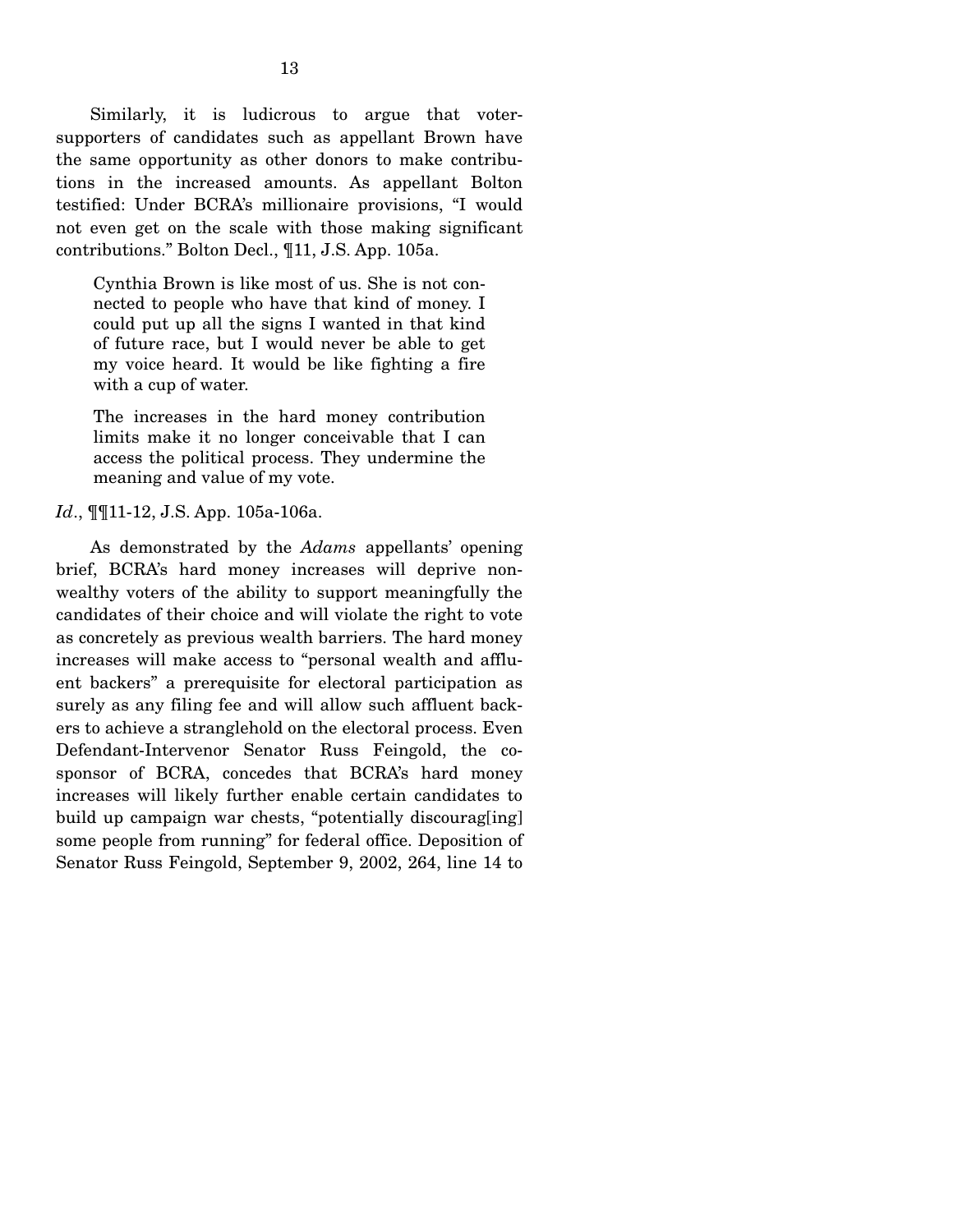265, line 3 (hereinafter "Feingold Deposition"), Jt. App. at 858. Defendant-Intervenor Feingold has also admitted that the hard money increases will benefit incumbent candidates facing candidates without access to wealth. Feingold Deposition, 260, lines 7-8, Jt. App. at 857.<sup>8</sup> Thus, BCRA's hard money increases will serve to entrench incumbents in power, thereby creating an "entrenched political regime[ ]," *Baker v. Carr*, 369 U.S. 186, 248 (1962) (Douglas, J., concurring), which locks out voters and candidates, like appellants, who lack access to wealth.

A statute that increases campaign contribution limits should be assessed for its impact on the equal protection rights of voters and candidates lacking access to wealth. Just as this Court may find that a contribution limit is justified to prevent corruption and the appearance of corruption – as this Court did in *Buckley v. Valeo*, 424 U.S. 1 (1976), this Court may also find that an increased contribution limit discriminates against voters and candidates according to their economic status.

The appellees turn a statement in the Court's ruling in *Buckley* on its head in an attempt to find justification for the hard money increases. Brief for the Federal Election Commission, et al. at 127. The *Buckley* Court stated that "a court has no scalpel to probe, whether, say, a \$2,000 ceiling might not serve as well as \$1,000," *Buckley*, 424 U.S. at 30, in the context of its holding that the

The factual record in this case demonstrates that the primary beneficiaries of the increases will be the very incumbents who enacted them. *See Adams* appellants' opening brief at 10-11; Cressman Decl., ¶19, J.S. App. 29a; *Adams* Exh. 4, Declaration and Expert Report of Professor Thomas Stratmann, ¶¶5-12, J.S. App. 57a-60a.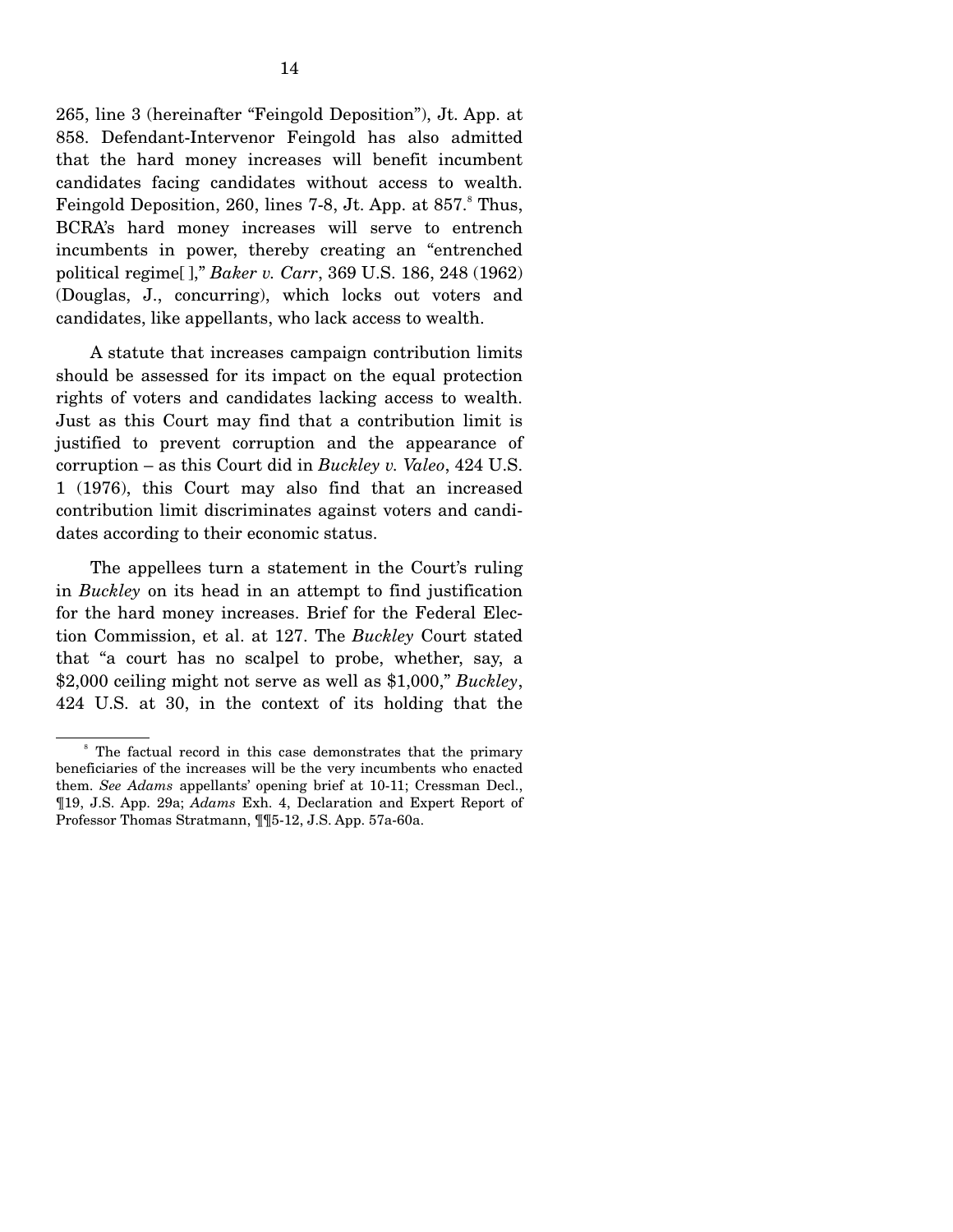individual \$1,000 contribution limit was justified to prevent corruption and the appearance of corruption. The reliance on that statement here – involving contribution limit *increases* that do not address corruption but rather serve to entrench those in power – is entirely misplaced. In fact, BCRA's hard money increases will have precisely the effect the Court in *Nixon v. Shrink* held would be constitutionally impermissible. *See Nixon v. Shrink*, 528 U.S. at 397 (contribution limits are permissible unless they are "so radical in effect as to render political association ineffective, drive the sound of a candidate's voice beneath the level of notice, and render contributions pointless."). Thus, while the Constitution may prohibit some contribution limits because they are too low, it may also prohibit some limits because they are too high. Under BCRA's hard money increases, vast infusions of cash will drown out the voices of non-wealthy candidates, making the association of their supporters ineffective and rendering small contributions pointless.

BCRA's hard money increases debase and dilute appellants' right to vote, "a fundamental political right . . . preservative of all rights." *Yick Wo v. Hopkins*, 118 U.S. 356, 370 (1886). As such, these increases offend core equal protection principles that serve as the foundation of our constitutional democracy. This Court has a duty to uphold those principles and to prevent the imposition of this new economic barrier in the political process.

----------------------------- ------------------------------

----♦-- -